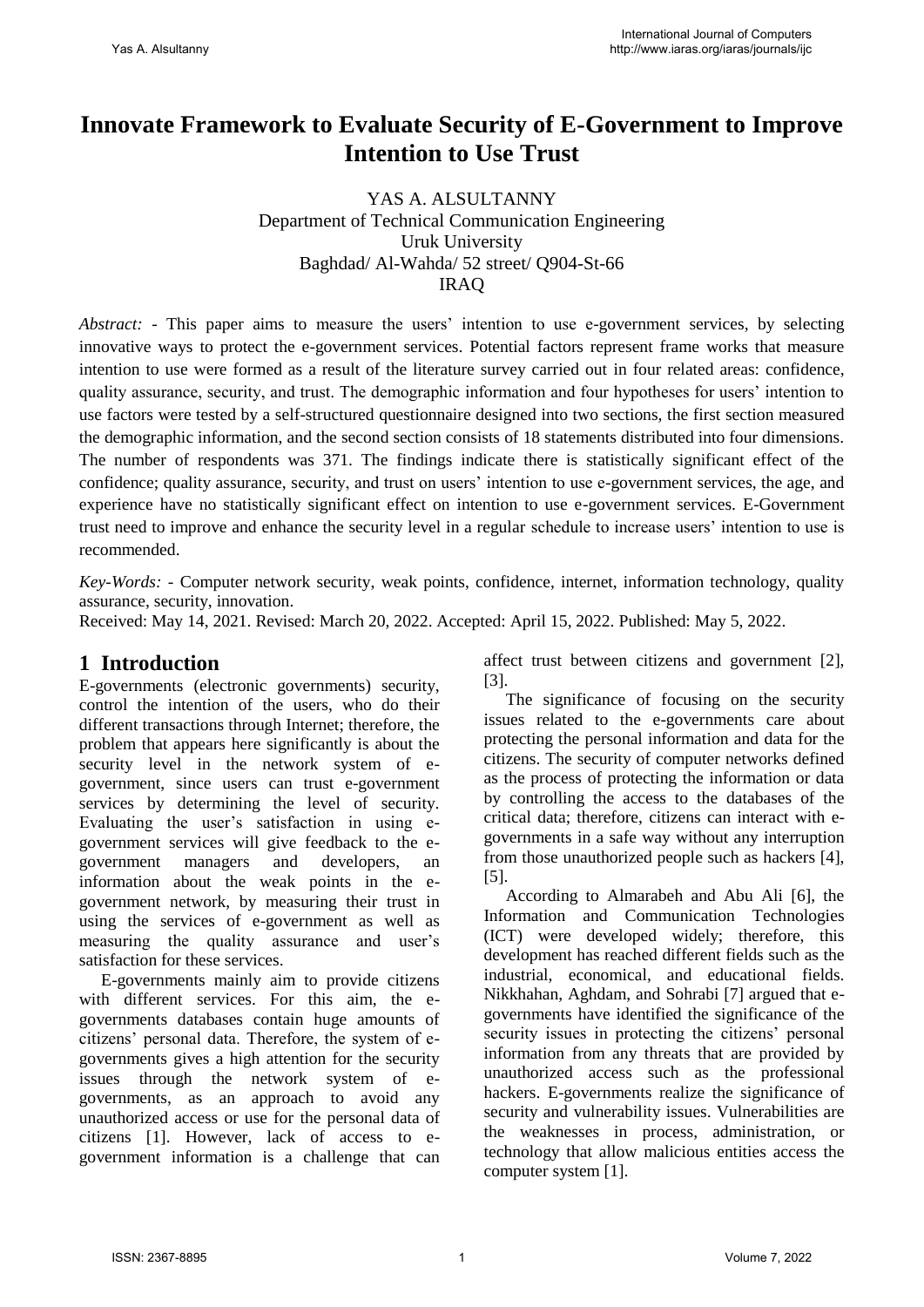Security is the most important factor that motivates users to use e-government applications without any fear, therefore the e-government developer looking for solutions to avoid any vulnerable issues that can lead to the unauthorized access personal information of the citizens or the information of the government itself [8]. Security is an important factor can measure the level of success that e-government have reached [9], [10].

Building the bridges of trust, transparency, efficiency, and effectiveness of the e-government applications are considered with securing the personal information that users provide to them in a proper way that are out of reach those unauthorized people. From this point, the motivation of this paper is "how to innovate ways to increase users' intention to use e-government services by improving trust" it was derived with help of literature related to egovernment intention to use [11], [12], [13].

Intention to use e-government services is a crucial challenge not only in e-government, but also in the environment of the public sector to manage and develop reliable and trustworthy services. The trust of using e-government services depend mainly on the computer network security. Thus, the main objective of this paper is evaluating users' intention to use e-government services.

This paper consists of five sections. After the introduction, the theory and research background introduced. Next, research model and data collection are provided in the third section. The fourth section describes research findings. Finally, research results are discussed, and conclusion is introduced.

# **2 Theory and Research Background**

According to the Australian National Audit Office [14], every e-governmental department seeks to maintain on the security and safety issues within their performance to guarantee the users' satisfaction and acceptance of the governmental services. Both developed and developing countries are using e-governments to provide fast and lowcost services applications to their citizens [15].

Security is the significance factor in the services of e-governments because it provides the trust to the citizens [16], [17]. Security represents the main key for achieving the development in the services of egovernments. It revolves around major concepts such as availability, integrity, and confidentiality [18].

According to United Nations Department of Economics and Social Affairs in 2007 [19], vulnerability considered as the capability of egovernmental system to change according to the events that occur in the system. The role of network's security management is to decrease the risks of system's failure, keep the component of networks in safe as software and data, support infrastructure and maintain the availability of data services, and prevent any vulnerability [20], [21].

The vulnerabilities issues are considered as the main barrier in the process of enhancing networks' performances and reduce the number of users, who utilize the services of the network. Zhao et al. [22], Stone [23], Upadhyaya, Shakya, and Pokharel [24], explained that the vulnerability issues come after having personal information or folders from citizens, and then take the required procedures to protect the folders and information that egovernmental systems have. E-government concentrates on the trust that their citizens provide towards the e-governmental services [10].

There are many studies, that measured factors related to the e-government users' trust. Alsultanny [25], provided a guideline to enhance information network security by applying risk management process to support decision-making process by using risk-based method for e-government, and the main obstacles for using e-government are the securing of data and computer network. Kitsing [26] in his study found out that the governmental sector in Estonia showed more positive responses and benefit from the e-government comparing with private sector, due to the trust in the e-government computer network security. Adeyemo [27] compared the results of collecting data related to the Nigerian e-government, his results appeared that the global survey ranked Nigerian e-government in low level, but the collected data showed that the users trust the Nigerian e-government, and there are very strong communication and ICT, which improve the situation and the rank of Nigerian e-government.

E-governments deal with some vulnerability issues to avoid this problem and provide safe environment to citizens [28]. Trust in egovernmental applications is considered an important factor that governments concentrate on, because it motivates citizens to do their different transactions without facing any problems in recording their personal information [29].

# **3 Research Model and Data Collection**

The innovative framework for this study is the research model, that can improve user's intention to use e-government services to increase their trust, this model that guides this study is depicted in Fig.1 this model consists of four dimensions, the first dimension concerning *confidence* provided to the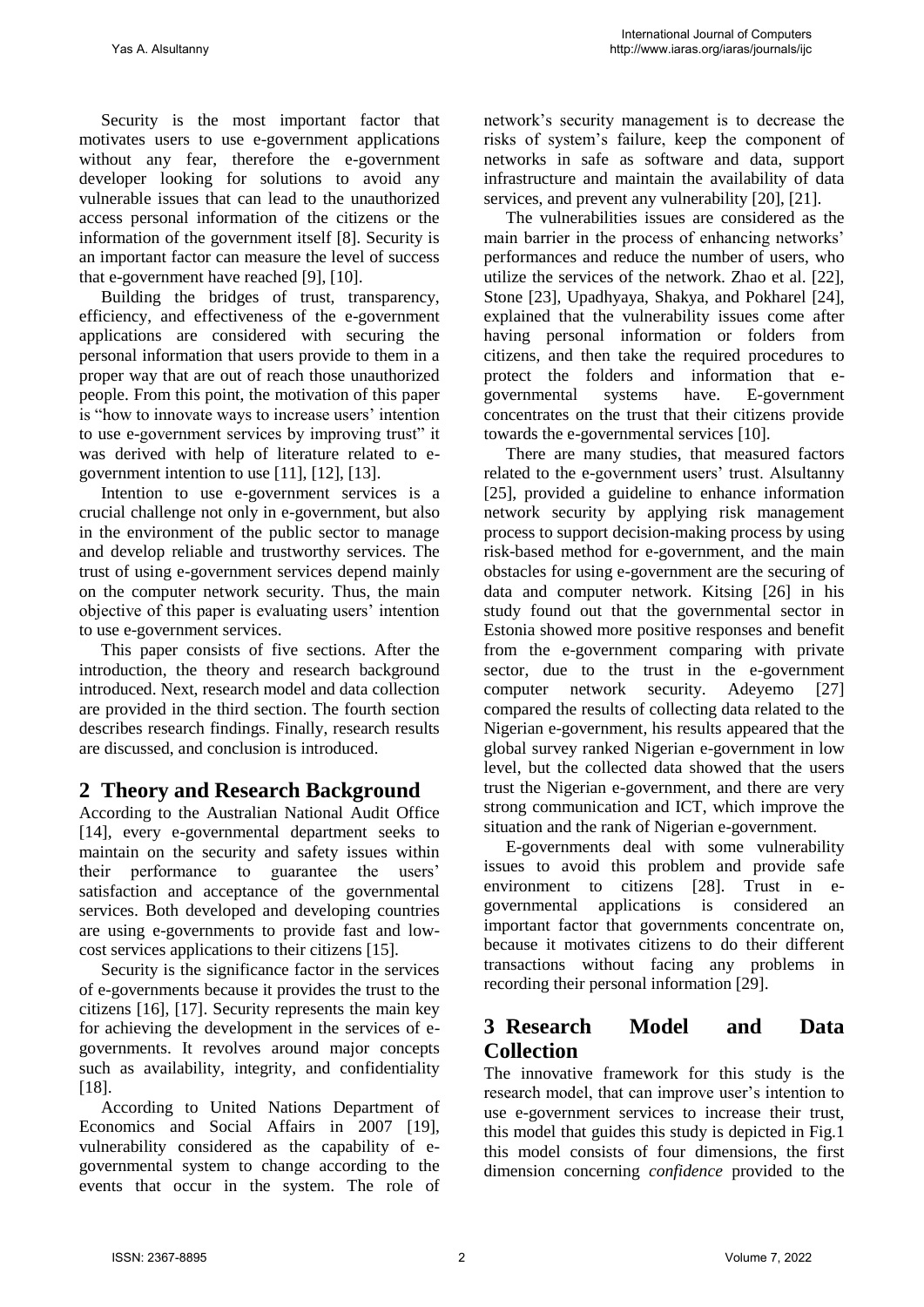users through the e-government network. The second-dimension *quality assurance* concerning the quality assurance of the services provided to the users, the third dimension is *security*, which is an important dimension that effect on user satisfactions, and the last dimension is the *trust*, which is also important in directing users to use egovernment services. This model examines the effect of *confidence, quality assurance, security,* and *trust on* e-government *users' intention to use*.

The hypotheses of this paper are;

H1: There is statistically significant effect of *confidence* on e-government *users' intention to use*. H2: There is statistically significant effect of *quality assurance* on e-government *users' intention to use*.

H3*:* There is statistically significant effect of *security* on e-government *users' intention to use*.

H4: There is statistically significant effect of *trust* on e-government *users' intention to use*.

H5: There are statistically significant effect of *demographic information* (*age, qualification*, and *experiences*) on *confidence, quality assurance, security,* and *trust*.



Fig.1. The research model conceptual

This research used the quantitative approach, this kind of research helps to collect data and analyze it mathematically. This approach can provide findings that can be converted into statistics and give precise and accurate results [30].

The questionnaire divided into four dimensions of 18 statements. The statements of the questionnaire were rated by the 5-point Likert-scale where; Strongly Disagree  $(SD)=1$ , Disagree  $(D)=2$ , Neutral (NU)=3, Agree (A)=4, and Strongly Agree (SA)=5. The population of this study was the egovernment users in the Arab Gulf region (Bahrain, Saudi Arabia, United Arab Emeries, Oman, Qatar, and Kuwait); the number of respondents is 371.

Validity analysis was contacted to ensure content validity, and the questionnaire piloted by interview with 6 university professors and experts in the field of service security. They were asked to evaluate the

content regarding the language, accuracy, completeness, and clarity. The reliability carried out by using Cronbach's alpha to measure the internal consistency of a construct. They recommended minimum acceptable limit of reliability "alpha" for exploratory study is 0.26 [31]. The results of testing Cronbach's of the entire dimensions equal 0.935 and the  $\frac{n}{2}$  values of the dimensions (*Confidence, Quality assurance, Security*, and *Trust*) are above 0.7, these indicating the questionnaire have good internal consistency. H2

#### **4 Research Findings**

The normal distribution test by Kolmogorov-Smirnov was applied, the results of testing showed the normal distribution of the statements of the questionnaire, the sig values for each statement in the questionnaire are  $> 0.05$ . The results of Levene's test for homogeneity showed that the collected data from responds are homogenous because each statement has sig values are  $>0.05$ .

The first part of the questionnaire collected information about the respondents' background. Table 1 shows the highest number of the study sample is between 35 to less than 45 years old represent164(44.2%). For qualification most of them are carrying BSC degree 211(56.9%), and 107(28.8%) of respondents have 1 to less than 5 years' experience of using e-government services.

| <b>Demographic</b> | Type or group             | <b>Frequency Percent</b> |      |  |
|--------------------|---------------------------|--------------------------|------|--|
| <b>Information</b> |                           |                          |      |  |
|                    | Less than 25 years        | 54                       | 14.6 |  |
| Age                | 25 to less than 35 years  | 101                      | 27.2 |  |
|                    | 35 to less than 45 years  | 164                      | 44.2 |  |
|                    | 45 years and above        | 52                       | 14.0 |  |
| Qualification      | High school and technical | 68                       | 18.3 |  |
|                    | diploma                   |                          |      |  |
|                    | <b>BSC</b>                | 211                      | 56.9 |  |
|                    | MSC and PHD degrees       | 92                       | 24.8 |  |
|                    | Less than one year        | 102                      | 27.5 |  |
| Experience         | 1 to less than 5 years    | 107                      | 28.8 |  |
|                    | 5 to less than 10 years   | 89                       | 24.0 |  |
|                    | 10 years and more         | 73                       | 19.7 |  |

Table 1: Respondents' demographic information

Table 2 shows the descriptive statistics: averages, standard deviations, and rank (the rank represents the most important dimension depending on average) to the 18 statements of the questionnaire were measured the intention to use e-government. From the table the following appears:

- i. The average of the  $1<sup>st</sup>$  dimension measured the *confidence* of using e-government services is 3.370. It takes rank four.
- ii. The average of the  $2<sup>nd</sup>$  dimension measured the *quality assurance* of using e-government services is 3.427. It takes rank three.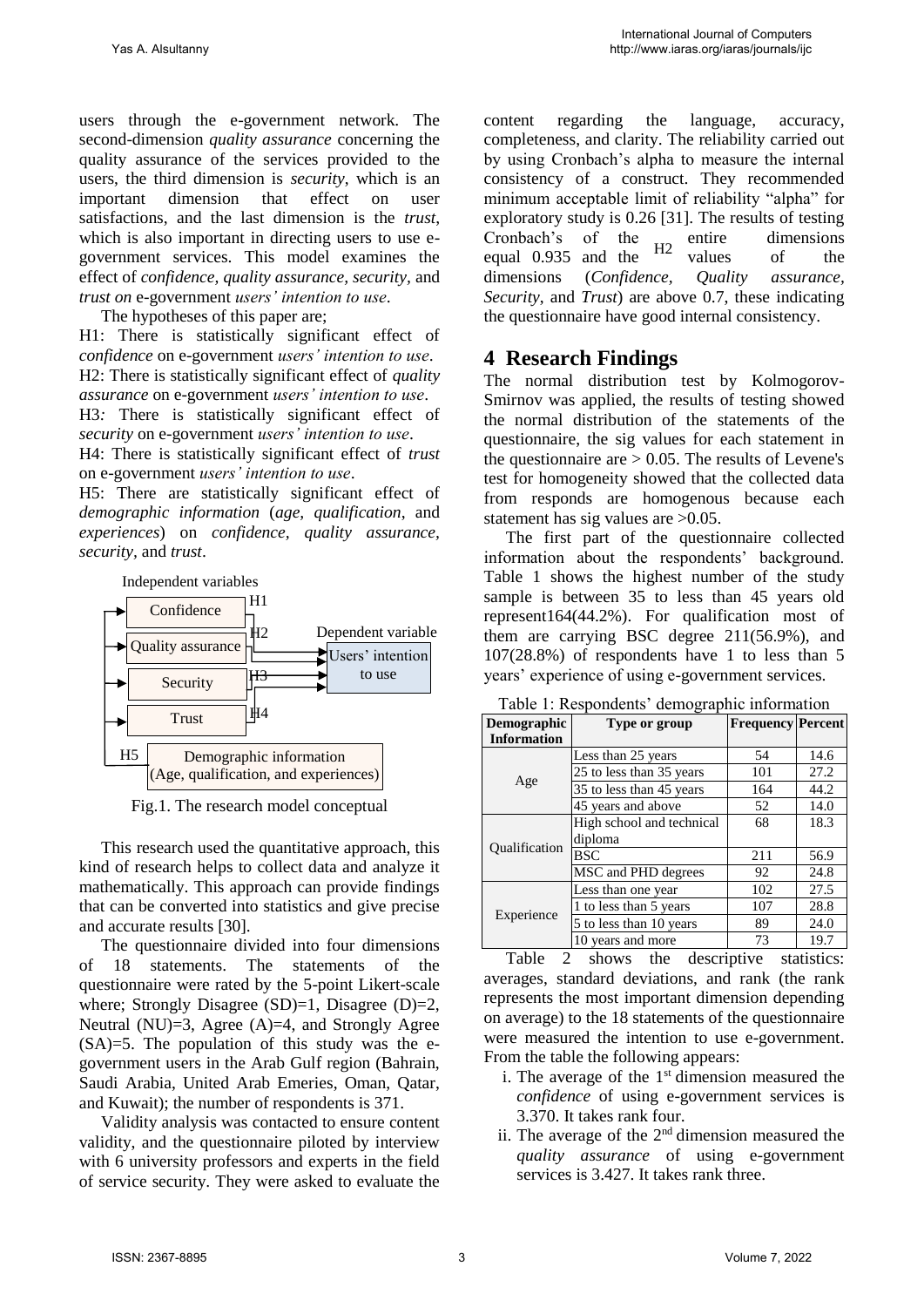- iii. The average of the 3rd dimension measured the *security* of using e-government services is 3.540. It takes rank two.
- iv. The average of the  $4<sup>th</sup>$  dimension measured the *trust* of using e-government services network is 3.514. It takes rank one.

It was found that there is positive intention to use e-government services, because averages of all statements of the four dimensions are above the weighted mean  $(3)$ .

Table 2: Averages, standard deviations, and ranks of the four dimensions

| No.             | <b>Statements</b>                                                        | <b>Average Std*</b> Rank |       |                         |
|-----------------|--------------------------------------------------------------------------|--------------------------|-------|-------------------------|
|                 | I have enough confidence on the                                          | 3.460                    | 1.132 |                         |
| S <sub>1</sub>  | security<br>of the e-government                                          |                          |       |                         |
|                 | services.                                                                |                          |       |                         |
|                 | I consider my personal information,                                      | 3.404                    | 1.133 |                         |
| S2              | fully-protected against any possible                                     |                          |       |                         |
|                 | attack.                                                                  |                          |       |                         |
|                 | The feedback and suggestions I                                           | 3.425                    | 1.096 |                         |
| S3              | provide will have a large effect on                                      |                          |       |                         |
|                 | the protection of information.                                           |                          |       |                         |
|                 | E-governmentservices sometimes<br>present "out-of-service" message       | 3.177                    | 1.105 |                         |
| S4              |                                                                          |                          |       |                         |
|                 | because of a presumed attack.<br>Sometimes I receive fake emails         | 3.382                    | 1.095 |                         |
| S5              | from e-government website.                                               |                          |       |                         |
|                 | <b>First dimension average: confidence</b>                               | 3.370                    | 0.814 | $\overline{\mathbf{4}}$ |
| S6              | The website is user friendly.                                            | 3.355                    | 1.121 |                         |
| S7              | The website is well designed.                                            | 3.466                    | 1.105 |                         |
|                 | The website is easily accessed and                                       |                          |       |                         |
| S8              | used by mobile phone.                                                    | 3.363                    | 1.036 |                         |
|                 | can easily contact<br>the<br>e-                                          |                          |       |                         |
| S9              | government organization through                                          | 3.522                    | 1.058 |                         |
|                 | the website.                                                             |                          |       |                         |
|                 | <b>Second dimension average: Quality</b>                                 | 3.427                    | 0.848 | 3                       |
|                 | assurance                                                                |                          |       |                         |
|                 | The e-government guarantees that                                         |                          |       |                         |
| <b>S10</b>      | various systems and<br>data<br>are                                       | 3.372                    | 1.160 |                         |
|                 | available for people<br>who<br>are                                       |                          |       |                         |
|                 | permitted to access it.                                                  |                          |       |                         |
|                 | The e-government guarantees that<br>$S11$ the<br>information is          | 3.584                    | 1.115 |                         |
|                 | being<br>not<br>tampered with.                                           |                          |       |                         |
|                 | The e-government guarantees that                                         |                          |       |                         |
|                 | when information is delivered to a                                       |                          |       |                         |
|                 | specified recipient, then the sender                                     |                          |       |                         |
| S <sub>12</sub> | and the recipient cannot<br>reject                                       | 3.619                    | 1.069 |                         |
|                 | receiving<br>sending<br>this<br>or                                       |                          |       |                         |
|                 | information.                                                             |                          |       |                         |
|                 | e-government guarantees<br>The                                           |                          |       |                         |
|                 | maintaining the secrecy of the user's                                    |                          |       |                         |
|                 | S13 identity while logging in by asking                                  | 3.587                    | 0.994 |                         |
|                 | some personal questions<br>and                                           |                          |       |                         |
|                 | entering ID number.                                                      |                          |       |                         |
|                 | The e-government guarantees that                                         |                          |       |                         |
| S <sub>14</sub> | there is technical infrastructure that                                   | 3.539                    | 1.063 |                         |
|                 | produces<br>trust<br>and makes<br>it                                     |                          |       |                         |
|                 | observable to the user's community.<br>Third dimension average: Security | 3.540                    | 0.756 | $\overline{2}$          |
|                 | The e-government data and services                                       |                          |       |                         |
|                 | S15 are isolated and must be reorganized                                 | 3.547                    | 1.052 |                         |
|                 | in business events groups.                                               |                          |       |                         |

| Possibilities that are provided by the<br>S <sub>16</sub> e-government are not totally<br>recognized by users.                                                                                 | 3.544 | 1.060 |  |
|------------------------------------------------------------------------------------------------------------------------------------------------------------------------------------------------|-------|-------|--|
| The utilization of various services of<br>the e-government has completely<br>S <sub>17</sub> shortened the procedures of personal<br>transactions with the rest<br>of<br>governmental sectors. | 3.420 | 1.055 |  |
| I am completely satisfied and trust<br>S18 all the services provided by e-<br>government website.                                                                                              | 3.543 | 1.112 |  |
| <b>Fourth dimension average: Trust</b>                                                                                                                                                         | 3.514 | 0.855 |  |
| Ctd* Ctondord Dovintion                                                                                                                                                                        |       |       |  |

Std\*: Standard Deviation

To test hypotheses, two statistical tests were carried One Sample T-Test and One Way-ANOVA. To test hypotheses (H1, H2, H3, and H4) related to the four dimensions in the questionnaire. One sample T-test was used to test these hypotheses. Table 3 shows that for H1 (T=8.764), H2 (T=9.693), H3 (T=9.693), and H4 (T=11.575), the sig values to the four hypotheses are 0.000. In this case, all the hypotheses are statistically significant at .05 level. It is quite clear there are significant effects of (*confidence, quality assurance, security*, and *trust*) on *intention to use e-government services*.

Table 3: One sample T-test for (H1, H2, H3, and H4) hypotheses

| (Test value $= 3$ )      |     |       |            |                 |                  |        |                    |  |  |  |  |  |
|--------------------------|-----|-------|------------|-----------------|------------------|--------|--------------------|--|--|--|--|--|
| Hypothesis   N   Average |     |       | <b>Std</b> | <b>Standard</b> |                  |        |                    |  |  |  |  |  |
| $\mathbf{n}$             |     |       |            | error           |                  |        |                    |  |  |  |  |  |
|                          |     |       |            | mean            | T                | $df^*$ | $\text{Sig.}^{**}$ |  |  |  |  |  |
| H1                       | 371 | 3.370 | 0.813      | 0.042           | 8.764            |        | 370 0.000          |  |  |  |  |  |
| H <sub>2</sub>           | 371 | 3.427 | 0.848      | 0.044           | 9.693            |        | 370 0.000          |  |  |  |  |  |
| H <sub>3</sub>           | 371 | 3.540 | 0.756      | 0.039           | 9.693            |        | 370 0.000          |  |  |  |  |  |
| H4                       | 371 | 3.514 | .855       | 0.044           | 11.575 370 0.000 |        |                    |  |  |  |  |  |

\*df: degree of freedom; \*\*Sig: Significance

The last hypothesis H5 measured the effect of the demographic information (*age, qualification, and experience*) of respondents on the four dimensions (*confidence, quality assurance, security,* and *trust*).

Table 4 shows the results of testing by One-Way ANOVA. The results showed that the age and experience have no statistically significant effect on the four dimensions since all the p-value are higher than the significant level 0.05, this indicates that egovernment services are important to user' regardless to their age or experience.

For qualification, the results showed that the qualification has no statistically significant effect on the users' responses on the dimensions "*confidence*, *quality assurance, and security*" since all the sig>0.05. On the other hand, qualification has a statistically significant effect on the dimension "*Trust"* since its value is 0.000; this indicates that qualification influence *trust*, to find out the group causing these differences, Scheffe test showed that,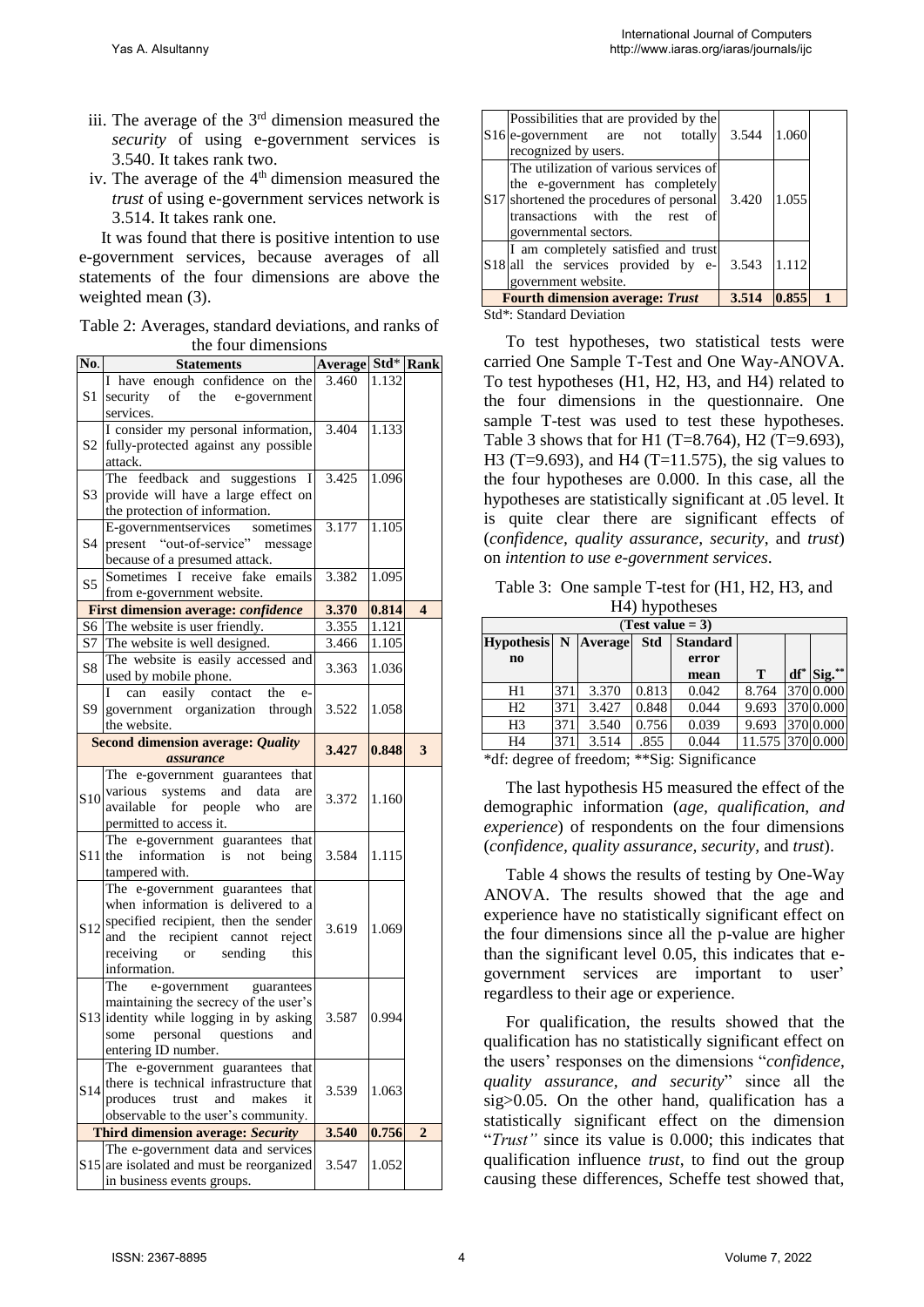the respondents who carrying high school or less cause these differences. This indicates that people who have low level of education their trust for using e-government services are very low.

| Table 4: One-Way ANOVA test for demographic |                       |  |
|---------------------------------------------|-----------------------|--|
|                                             | dan Cananan anti-ana. |  |

| ппоналон                                               |                         |  |  |  |  |                                                                                             |  |  |  |                  |  |  |  |              |      |
|--------------------------------------------------------|-------------------------|--|--|--|--|---------------------------------------------------------------------------------------------|--|--|--|------------------|--|--|--|--------------|------|
|                                                        | <b>ANOVA</b> for<br>age |  |  |  |  | <b>ANOVA</b> for<br>qualification                                                           |  |  |  | <b>ANOVA</b> for |  |  |  |              |      |
|                                                        |                         |  |  |  |  |                                                                                             |  |  |  | experience       |  |  |  |              |      |
| Dimension SoSdf[MS] F Sig. SoS df[MS] F Sig. SoSdf[MS] |                         |  |  |  |  |                                                                                             |  |  |  |                  |  |  |  | $\mathbf{F}$ | Sig. |
| Confidence                                             |                         |  |  |  |  | 3.53  3    17   178  0.14  2.33    2    1.16   1.76   0.17   1.55   3    0.51   0.78   0.50 |  |  |  |                  |  |  |  |              |      |
| Ouality                                                |                         |  |  |  |  | 3.53 3 1.17 1.64 0.17 1.547 2 0.77 1.07 0.34 3.84 3 1.28 1.79 0.14                          |  |  |  |                  |  |  |  |              |      |
| assurance                                              |                         |  |  |  |  |                                                                                             |  |  |  |                  |  |  |  |              |      |
| Security                                               |                         |  |  |  |  | 4.13 3 1.37 2.44 0.06 1.547 2 0.77 1.07 0.34 1.38 3 0.46 0.80 0.49                          |  |  |  |                  |  |  |  |              |      |
| Trust                                                  | 3.89 3                  |  |  |  |  | 1.29 1.78 0.14 11.67 2 5.83 8.28 <mark>0.00</mark> 4.79 3 1.59 2.20 0.08                    |  |  |  |                  |  |  |  |              |      |

MS; Mean Square

SoS: Sum of Squares

### **5 Discussion and Conclusion**

The study held to achieve the aim of this research paper; users' intention to use e-government services. A questionnaire was designed to collect data. The sample covered 371 users of e-government services in the Arab gulf region.

The results of the innovative model showed positive effect of (*confidence, Quality assurance, Security*, and *Trust*) on intention to use egovernment services. These results are corresponding with the studies of Alsultanny [13] Upadhyaya, Shakya, and Pokharel [24], which conclude that good management of computer networks increases the performance of networks and provides the required quality and security for the data. The results also corresponding with the studie of Nikkhahan, Aghdam, and Sohrabi [7], which found a significant effect of security and protecting the users' personal information on trust from any threats that are provided by unauthorized access such as professional hackers.

The demographic information age and experience have no statistically significant effect on intention to use e-government services, this indicates services of e-government are important to all users regardless to their age or experience in using Internet. According to the qualification all the dimensions showed no statistically significant effect exempt the dimension of *trust,* this indicate that high qualification lays a vital role for intension to use e-government services.

The study recommends to updating the system in a regular schedule, utilizing high security elements, increasing the users' satisfaction, and keeping up to date with the last technological developments will enhance user's intention to e-government services. The results of this research paper can help managers and decision makers of e-government to improve users (*confidence, Quality assurance, Security*, and *Trust*) as a priority in designing e-government services. The feedback to the managers and decision makers for users' intention to use e-government are very important to them and this feedback are usually coming from research results like the results of this paper or similar papers.

*References:* 

- [1] Alsultanny, Y., Assessment of e-government weak points to enhance computer network security, *International Journal of Information Science*, Vol.4, No.1, 2014, pp. 13-20.
- [2] Carter, L and Weerakkody, V., E-government adoption: A Cultural comparison. *Information System Front* 10:473-482, 2008.
- [3] Alsultanny, Y., Evaluating the effect of studying computer ethics and computer ethics rules and regulations on computer ethics at work, *Journal of Cloud Computing and Data Science*, Vol.1, No.1, 2020, pp. 21-30. [http://ojs.wiserpub.com/index.php/CCDS/articl](http://ojs.wiserpub.com/index.php/CCDS/article/view/184) [e/view/184](http://ojs.wiserpub.com/index.php/CCDS/article/view/184)
- [4] Vanka, S., Sriram, K., and Agarwal, A., Critical issues in e-governance - summary of discussion using issue process methodology panel discussion. 5<sup>th</sup> International Conference on e-Governance (ICEG 2007), 28-30<sup>th</sup> December 2007, India.
- [5] Saha, S., Bhattacharyya, D., Kim, H., and Bandyopadhyay, K., Model based threat and vulnerability analysis of e-governance systems. *Science and Technology,* Vol.3, No.2, 2010, pp. 7-22.
- [6] Almarabeh, T. and Abu Ali, A. (2010). A general framework for e-government: definition maturity challenges, opportunities, and success*. Scientific Research Journal,*  Vol.39, No.1, 2010, pp. 29-42.
- [7] Nikkhahan, B., Aghdam, J., and Sohrabi, S. (2009). E-government security: A honey net approach. *Advanced Science and Technology,*  Vol.5, 2009, pp. 75-8.
- [8] Moen, V., Klingsheim, N., Simonsen, F., and Hole, J., Vulnerabilities in e-governments, *[International Journal of Electronic Security](https://www.inderscienceonline.com/journal/ijesdf)  [and Digital Forensics,](https://www.inderscienceonline.com/journal/ijesdf)* [Vol.1, No.1,](https://www.inderscienceonline.com/toc/ijesdf/1/1) 2007 pp. 89-100, [https://www.inderscienceonline.com/doi/abs/10](https://www.inderscienceonline.com/doi/abs/10.1504/IJESDF.2007.013595) [.1504/IJESDF.2007.013595](https://www.inderscienceonline.com/doi/abs/10.1504/IJESDF.2007.013595)
- [9] Karokola, G., and Yngstrom, L., Discussing egovernment maturity models for developing world – security view. Proceedings of ISSA Conference, University of Johannesburg, 6-8 July 2009, Johannesburg, South Africa.